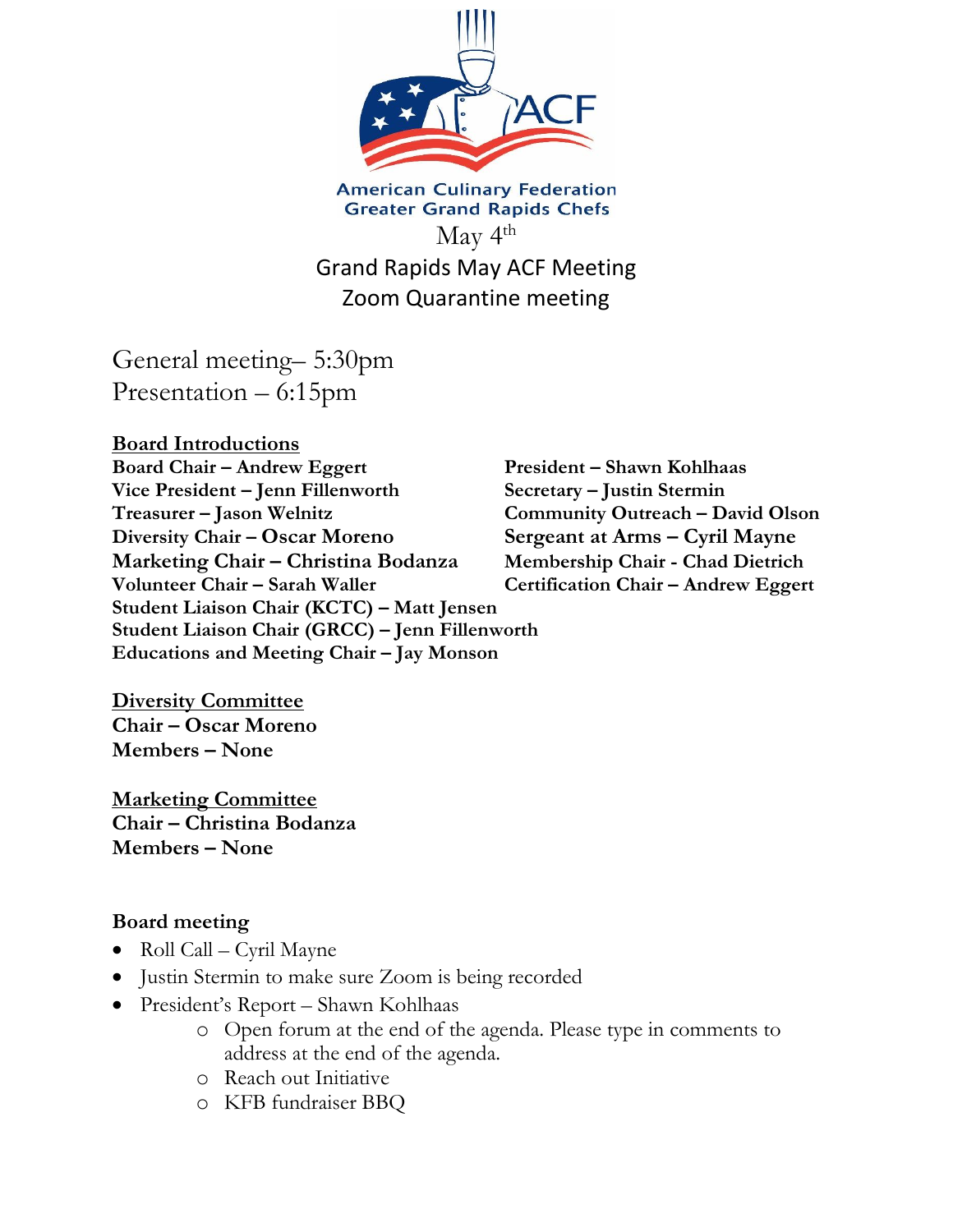- o KFB FFK event needs auction items
- o Feeding First responders and frontline initiative
- o Diversity chair NEW!!!! Chef Oscar from Mexo
- Vice President's Report Jenn Fillenworth
	- o VP Report
- Treasurers Report Jason Welnitz
	- o Current balance
	- o Expenditures
	- o New revenue
- Marketing chair Christina Bodanza
	- o New marketing committee members?
- Community Outreach –David Olson
	- o Chefs with Benefits Launch April 1<sup>st</sup> Postponed
- Diversity Chair **Oscar Moreno**
	- o First step is to work on inviting and getting more ethnic food service professionals involved in meetings/ events/educational opportunities
- Student Liaison Chairs Jennifer Fillenworth, Matthew Jensen
	- o KCTC liaison update Matthew Jensen
	- o GRCC liaison update Jenn Fillenworth
- Certification Chair Andrew Eggert, CEC
	- o Certifications plans for 2020?
- Volunteer Chair Sarah Waller
	- o Volunteers needed?
- Membership chair Chad Dietrich
	- o New members?

### **Events Chairs**

- Feast for Kids Chair –Andrew Eggert & Shawn Kohlhaas
	- o Update Andrew Eggert
- Summer BBQ Shawn Kohlhaas turning to Jay Monson
	- o New email sent to Bill. Currently still planning on the event.
- Brew Competition Chair Shawn Kohlhaas w/ Jay Monson
	- $\circ$  Started competition early April 7<sup>th</sup>
	- o Need entries by June 1st
- March of Dimes Signature Chef Event Jenn Fillenworth
	- o Update
- GFS Food Show Jay Monson